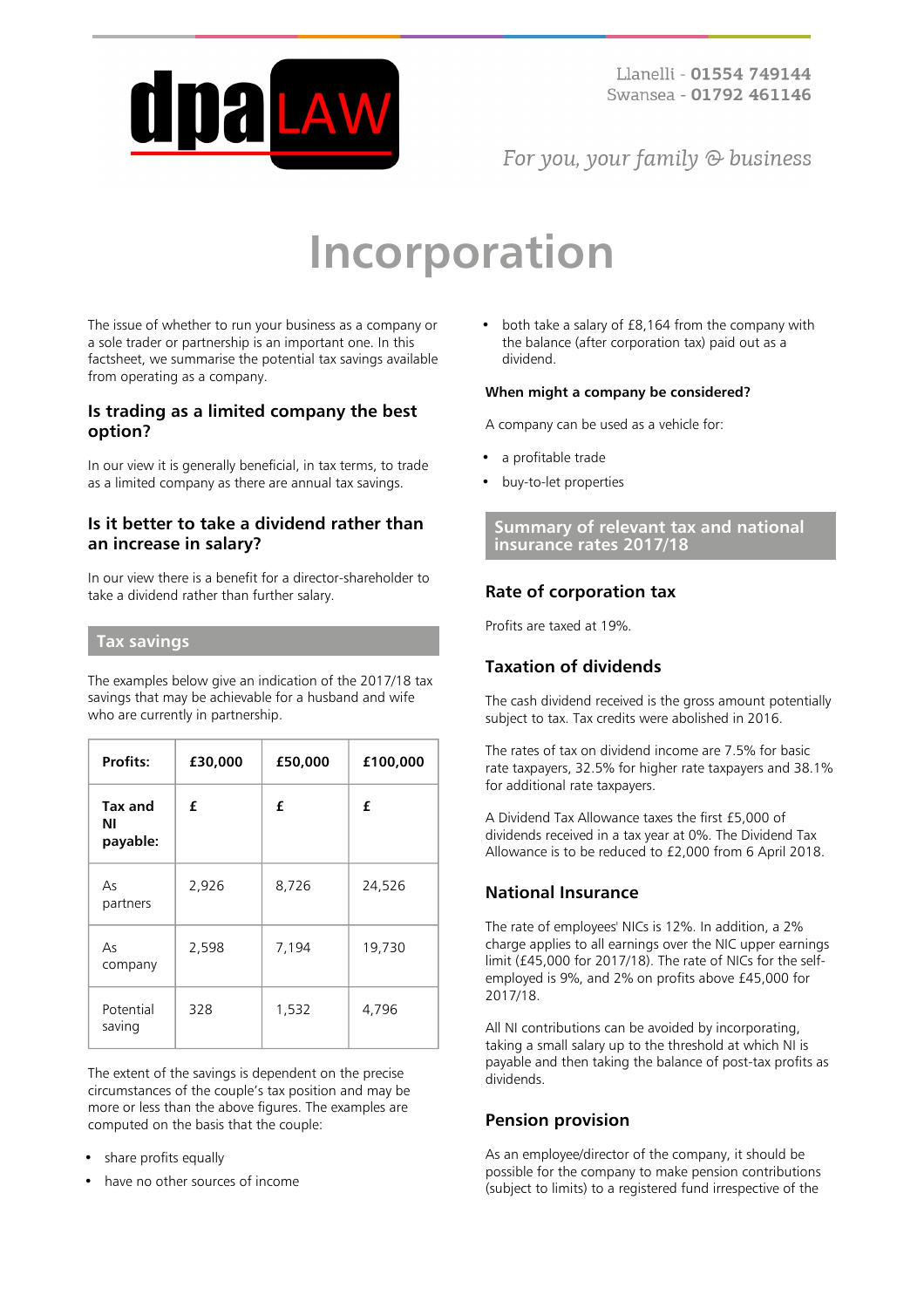salary level, provided it is justifiable under the 'wholly and exclusively' rule. Pension contributions are deemed to be a private expense for sole traders or partners.

#### **Other tax issues**

In addition we consider other relevant factors including potential disadvantages. It is all too easy to focus exclusively on the potential annual tax savings available by operating as a company. However, other tax issues can be equally, and in some cases, more, significant and should not be underestimated.

## **Capital gains**

Incorporating your existing business will involve transferring at least some of your assets (most significantly goodwill) from your sole trade or partnership into your new company. The transfer of goodwill may create a significant capital gain although there is a mechanism for deferring the gain until any later sale of the company if the business is transferred in exchange for shares in the company.

# **Relief for goodwill**

Generally where goodwill is sold to the company for cash or debt on or after 3 December 2014, individuals are prevented from claiming Entrepreneurs' Relief (ER), and capital gains tax (CGT) arises on the gain. The exceptions to this rule are that a claim to ER is allowed:

- for partners in a firm who do not hold or acquire any stake in the successor company
- where the individual claiming relief holds less than 5% of the shares and the voting power of the acquiring company
- where an individual holds 5% or more of the shares or voting power if the transfer of the business to the company is part of arrangements for the company to be sold to a new, independent owner.

## **Stamp Duty Land Tax (SDLT)**

There may be SDLT charges to consider when assets are transferred to a company. Goodwill and debtors do not give rise to a charge, but land and buildings may do so.

#### **Income tax**

The precise effects of ceasing business in an unincorporated form, including 'overlap relief' need to be considered.

## **Capital allowances**

Once again the position needs to be carefully considered.

#### **Other advantages**

There may be other non-tax advantages of incorporation and these are summarised below.

# **Limited liability**

A company normally provides limited liability. If a shareholder's shares are fully paid he cannot normally be required to invest any more in the company. However, banks often require personal guarantees from the directors for borrowings. The advantage of limited liability will generally apply in respect of liabilities to other creditors.

#### **Legal continuity**

A company will enjoy legal continuity as it is a legal entity in its own right, separate from its owners (the shareholders). It can own property, sue and be sued.

#### **Transfer of ownership**

Effective ownership of the business may be more readily transferred, in comparison to a business which is not trading as a limited company.

#### **Borrowing**

Normally a bank is able to take extra security by means of a 'floating charge' over the assets of the company and this will increase the extent to which monies may be borrowed against the assets of the business.

# **Credibility**

The existence of corporate status is sometimes deemed to add to the credibility or commercial respectability of the business.

## **Pension schemes**

The company could establish an approved pension scheme which may provide greater benefits than self-employed schemes.

## **Staff incentives**

Employees may, with adequate safeguards, be offered an opportunity to acquire an interest in the business, reflecting their position in the company.

## **Disadvantages**

No analysis of the position would be complete without highlighting potential disadvantages.

## **Administration**

The annual compliance requirements for a company in terms of administration and accounting tend to result in costs being higher for a company than for a sole trader or partnership. Annual accounts need to be prepared in a format dictated by the Companies Act and, in certain circumstances, the accounts need to be audited by a registered auditor.

Details of the directors and shareholders are filed on the public register held by the Registrar of Companies.